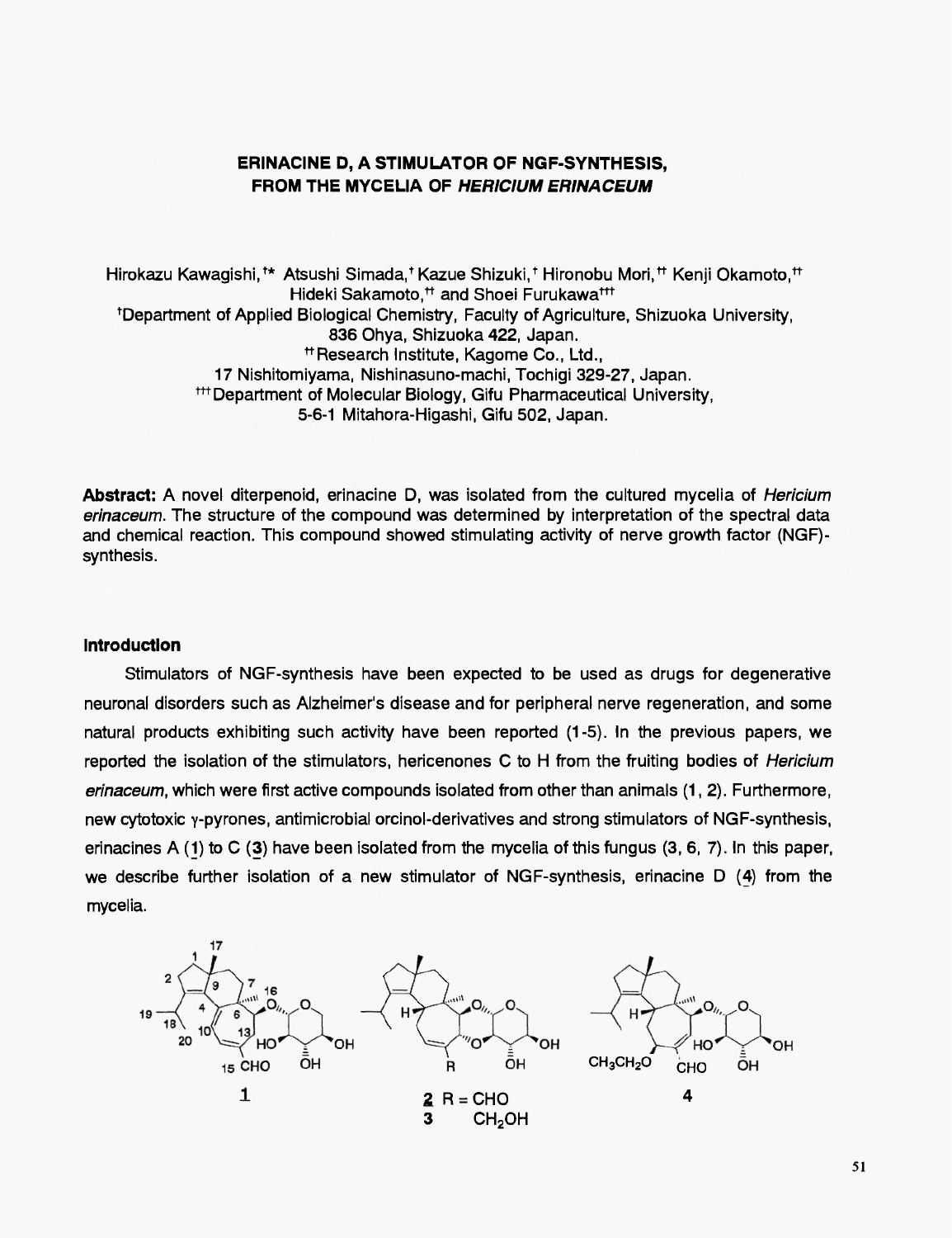### **Results and Discussion**

The fungus was cultivated by shaking at 30°C for 4 weeks. The culture was centrifuged, and the precipitate (mycelia, wet weight; 1.38 kg) were extracted with ethanol and the extract after concentrating the solvent was fractionated by solvent partition between ethyl acetate and water. Repeated silica gel column chromatography and preparative TLC (CHCl<sub>3</sub>:MeOH = 95:5) of the ethyl acetate-extract gave 4 (4.9 mg, mp 121-123°C) as white crystals.

| <sup>13</sup> C and <sup>1</sup> H NMR data for compounds 1 and 4 (in CDCl <sub>3</sub> ) <sup>a</sup><br>Table |                         |                            |       |                                 |
|-----------------------------------------------------------------------------------------------------------------|-------------------------|----------------------------|-------|---------------------------------|
| position                                                                                                        |                         | ppm(multiplicity, J in Hz) |       |                                 |
|                                                                                                                 | $\overline{\mathbf{1}}$ |                            |       | $\frac{4}{1}$                   |
| $\blacksquare$                                                                                                  | 38.2                    | 1.67(m)<br>1.57(m)         | 36.9  | 1.52(m)                         |
| 2                                                                                                               | 28.8                    | 2.34(m)                    | 28.4  | 2.26(m)                         |
| 3                                                                                                               | 145.4                   |                            | 140.3 |                                 |
|                                                                                                                 | 141.6                   |                            | 139.0 |                                 |
| 4<br>5                                                                                                          | 154.0                   |                            | 34.0  |                                 |
| 6                                                                                                               | 47.9                    |                            | 43.4  |                                 |
| $\overline{7}$                                                                                                  | 33.2                    | 2.36(m)                    | 34.2  |                                 |
|                                                                                                                 |                         | 1.30(br.d, 13.21)          |       |                                 |
| 8                                                                                                               | 36.3                    | 1.61(m)                    | 35.8  |                                 |
|                                                                                                                 |                         |                            |       | 1.44(m)<br>1.51(m)              |
| 9                                                                                                               | 49.1                    |                            | 49.5  |                                 |
| 10                                                                                                              | 119.8                   | 5.81(d, 8.07)              | 30.8  | 1.93 (dd, 13.12, 12.21)         |
|                                                                                                                 |                         |                            |       |                                 |
| 11                                                                                                              | 145.4                   | 6.72(d, 8.07)              | 68.7  | 2.26(m)<br>4.61(d, 4.88)        |
| 12                                                                                                              | 138.5                   |                            | 145.3 |                                 |
| 13                                                                                                              |                         |                            |       |                                 |
|                                                                                                                 | 27.5                    | $3.24$ (dd, 17.60, 5.87)   | 154.4 | 6.93(d, 7.93)                   |
|                                                                                                                 |                         | 2.48(d, 17.60)             |       |                                 |
| 14                                                                                                              | 84.0                    | 3.60(d, 5.87)              | 85.0  | 3.72(d, 7.93)                   |
| 15                                                                                                              | 194.2                   | 9.31(s)                    | 193.9 | 9.42(s)                         |
| 16                                                                                                              | 26.3                    | 0.93(s)                    | 17.2  | 0.77(s)                         |
| 17                                                                                                              | 23.8                    | 0.93(s)                    | 23.9  | 1.08(s)                         |
| 18                                                                                                              | 26.8                    | 2.77(heptet, 6.60)         | 27.1  | 2.93 (heptet, 6.72)             |
| 19,20                                                                                                           | 21.4                    | 0.98(d, 6.60)              | 21.6  | 0.97(d, 6.72)                   |
|                                                                                                                 | 21.4                    | 0.91(d, 6.60)              | 22.1  | 0.95(d, 6.72)                   |
| 1'                                                                                                              | 104.8                   | 4.48(d, 5.14)              | 104.0 | 4.77(br.s)                      |
| $2^{\prime}$                                                                                                    | 71.1                    | $3.38$ (dd, 5.14, 6.59)    | 68.9  | 3.73(m)                         |
| 3'                                                                                                              | 73.2                    | 3.46(dd, 6.59, 6.96)       | 69.5  | 3.73(m)                         |
| $4^{\prime}$                                                                                                    | 69.3                    | 3.50(m)                    | 69.2  | 3.73(m)                         |
| 5 <sup>1</sup>                                                                                                  | 63.5                    | $3.74$ (dd, 11.74, 2.93)   | 61.1  | 4.04(d, 11.90)                  |
|                                                                                                                 |                         | 3.20(dd, 11.74, 6.96)      |       | $3.46$ (dd, $11.90$ , $11.36$ ) |
| CH <sub>2</sub>                                                                                                 |                         |                            | 65.6  | 3.53(q, 7.02)                   |
| CH <sub>3</sub>                                                                                                 |                         |                            | 15.4  | 1.15(t, 7.02)                   |

The molecular formula  $C_{27}H_{42}O_7$  of erinacine D (4) (8) was determined by high resolution

<sup>a</sup> These assignments were established by HMBC, HMQC, HSQC, DEPT, NOESY, and/or NOE-difference experiments.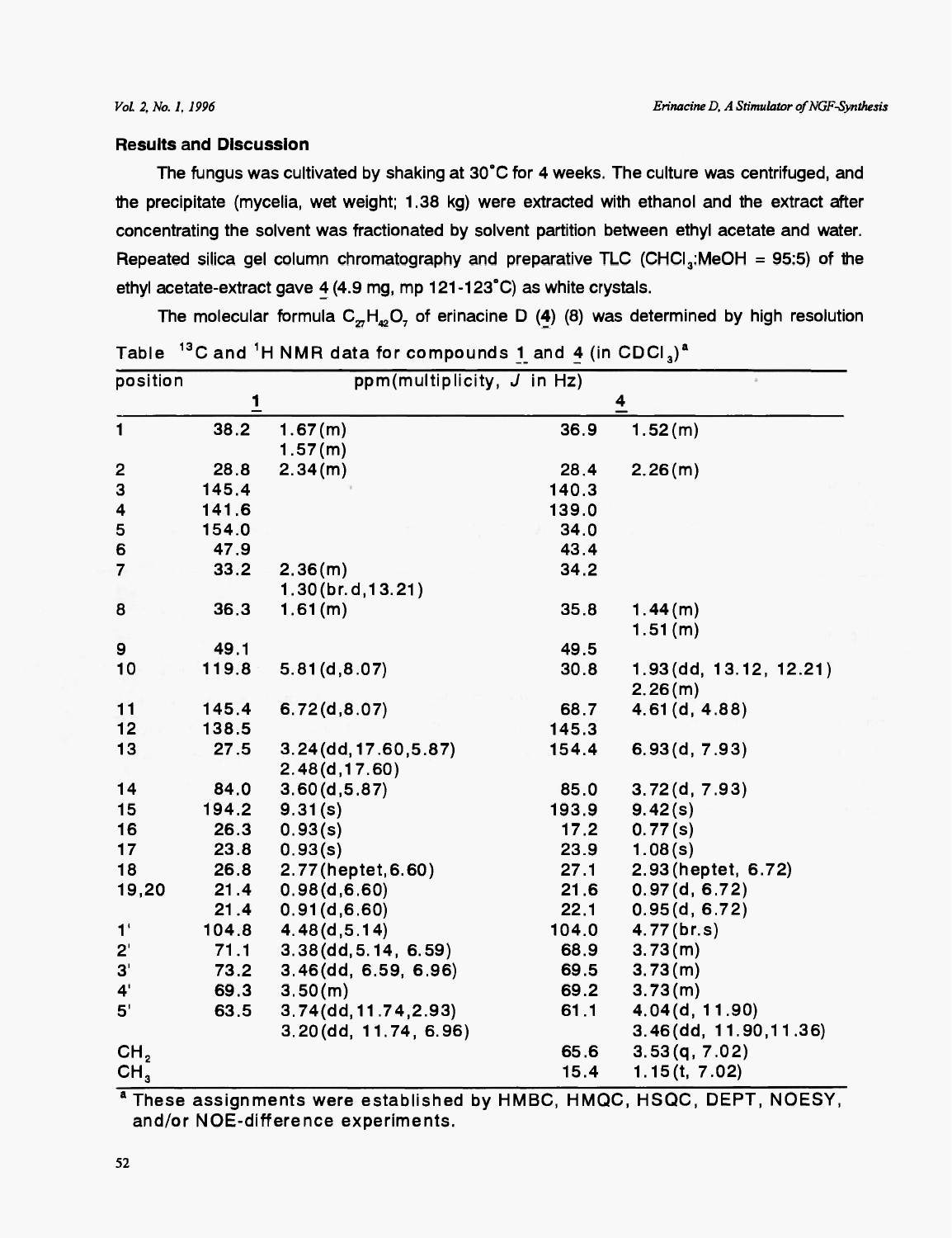#### H. Kawagishi, A. Simada, K. Shizuki, H. Mori, K. Okamoto, H. Sakamoto and S. Furukawa

FABMS of the MH<sup>+</sup> ion (479.3034,  $\Delta + 2.5$  mmu). The <sup>13</sup>C and <sup>1</sup>H NMR data were similar to those of erinacine A (1) (Table); both are diterpenoids having "cyathane" skeleton and xylose (9). The sugar part of 4 was confirmed by the results that acetylation of the compound with acetic anhydride in pyridine afforded a triacetate [<sup>1</sup>H NMR;  $\delta$  2.04(s, Ac), 2.05(s, Ac), 2.05(s, Ac), 4.56(d, J = 6.59 Hz, H1'), 4.99(dd,  $J = 6.59$ , 8.79 Hz, H2'), 5.16(dd,  $J = 8.79$ , 8.43 Hz, H3'), 4.92(ddd,  $J = 8.43$ , 8.13, 5.13 Hz, H4'), 4.13(dd, J = 5.13, 12.09 Hz, H5'a), 3.30(dd, J = 8.13, 12.09 Hz, H5'b)]. Compound 4 has two double bonds, whereas compound 1 possesses three ones. Furthermore, this compound has two additional carbons as an ethoxy group compared with compounds 1 to 3. The complete plane structure was determined by interpretation of HMBC correlation (Figure). The relative stereochemistry was deduced by NOESY experiments; the NOE appeared between H5 and H17, H5 and CH, in the ethoxy group, H5 and H10b (d, 2.26), H10a (d, 1.93) and H16, H10a and H14, and H14 and H16. Since this compound was also obtained by no use of EtOH through the isolation, it is not an artifact. Determination of the absolute configuration of the compound is now in progress.



Figure. HMBC correlation in compound 4

Compound 4 showed stimulating activity to NGF-synthesis by rat astroglial cells (1-3, 10-12); the amount of NGF secreted into culture medium in the presence of 4 (1.67 mM) was  $141.5 \pm 18.2$ pg/ml. This activity was stronger than that (69.2±17.2 pg/ml at 1.0 mM) of a positive control compound, epinephrine.

## **References and Notes**

- $(1)$ H. Kawagishi, M. Ando, H. Sakamoto, S. Yoshida, F. Ojima, Y. Ishiguro, N. Ukai and S. Furukawa, Tetrahedron Lett. 32, 4561 (1991)
- H. Kawagishi, M. Ando, K. Shinba, H. Sakamoto, S. Yoshida, Y. Ishiguro and S. Furukawa,  $(2)$